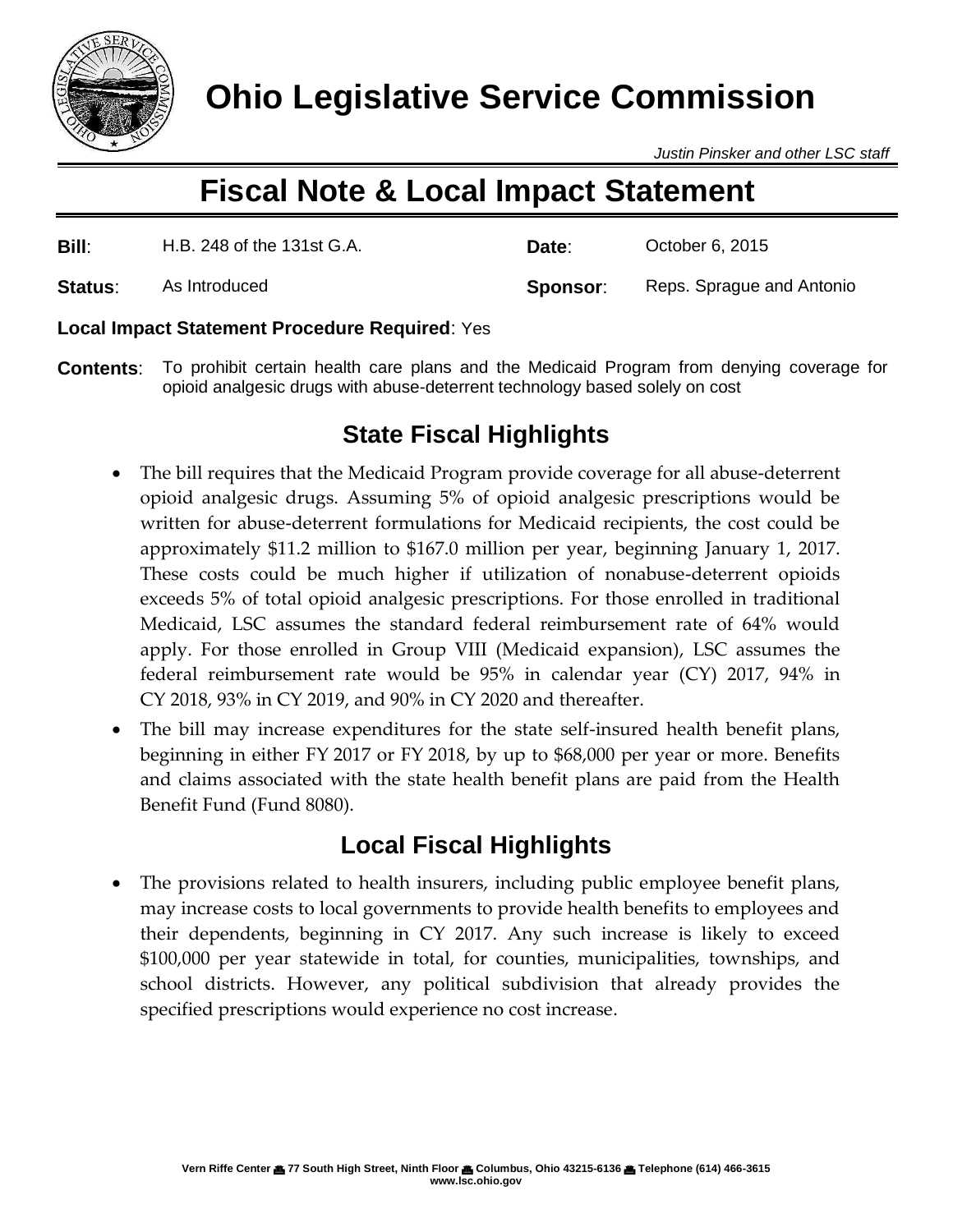### **Detailed Fiscal Analysis**

### **Medicaid Program**

The bill requires that the Medicaid Program, including Medicaid managed care organizations under contract with the Ohio Department of Medicaid (ODM), provide coverage for all abuse-deterrent opioid analgesic drugs, beginning January 1, 2017. In addition, the bill specifies that any cost-sharing requirements cannot exceed the lowest cost-sharing requirements applied to opioid analgesic drugs without abuse-deterrent properties. Finally, the bill prohibits the Medicaid Program from penalizing a prescriber for prescribing an abuse-deterrent opioid analgesic drug or not prescribing an opioid analgesic drug.

### **Fiscal effect**

According to ODM, the Medicaid Program spent \$58.2 million in CY 2014 for drugs that could be impacted by the bill. A total of 98% of these prescriptions were for generic drugs. The average cost for a nonabuse-deterrent opioid analgesic through the fee-for-service component of Medicaid was \$0.62 per pill. However, the average cost for an abuse-deterrent opioid analgesic would be between \$3 and \$36 per pill. Assuming 5% of opioid analgesic prescriptions would be written for abuse-deterrent formulations for Medicaid recipients,1 the cost could be approximately \$11.2 million to \$167.0 million per year, beginning in CY 2017. These costs could be much higher if utilization of nonabuse-deterrent opioids exceeds 5% of total opioid analgesic prescriptions. For those enrolled in traditional Medicaid, LSC assumes the standard federal reimbursement rate of 64% would apply. For those enrolled in Group VIII (i.e., Medicaid expansion), LSC assumes the federal reimbursement rate would be 95% in CY 2017, 94% in CY 2018, 93% in CY 2019, and 90% in CY 2020 and thereafter.

### **Health insurers**

 $\overline{a}$ 

The bill would require health insurers that provide prescription drug coverage to provide coverage for all abuse-deterrent opioid analgesic drugs. <sup>2</sup> The bill specifies that insurers are prohibited from excluding or denying reimbursement for an abuse-deterrent opioid analgesic drug solely due to the cost of the drug. "Health insurers" in the bill include health insuring corporations (HICs), sickness and accident insurance policies for an individual or group, public employee benefit plans, and multiple employer welfare arrangements. The bill applies to policies, contracts,

 $<sup>1</sup>$  According to the Department of Administrative Services, for the state employee health plans,</sup> approximately 5% of all opioid analgesics prescribed in FY 2015 had an abuse-deterrent formulation.

<sup>&</sup>lt;sup>2</sup> The bill defines an "abuse-deterrent opioid analgesic drug" as a brand or generic opioid analgesic drug product that is approved by the United States Food and Drug Administration (FDA) and that has labeling claims that indicate that the drug product is expected to result in a meaningful reduction in abuse.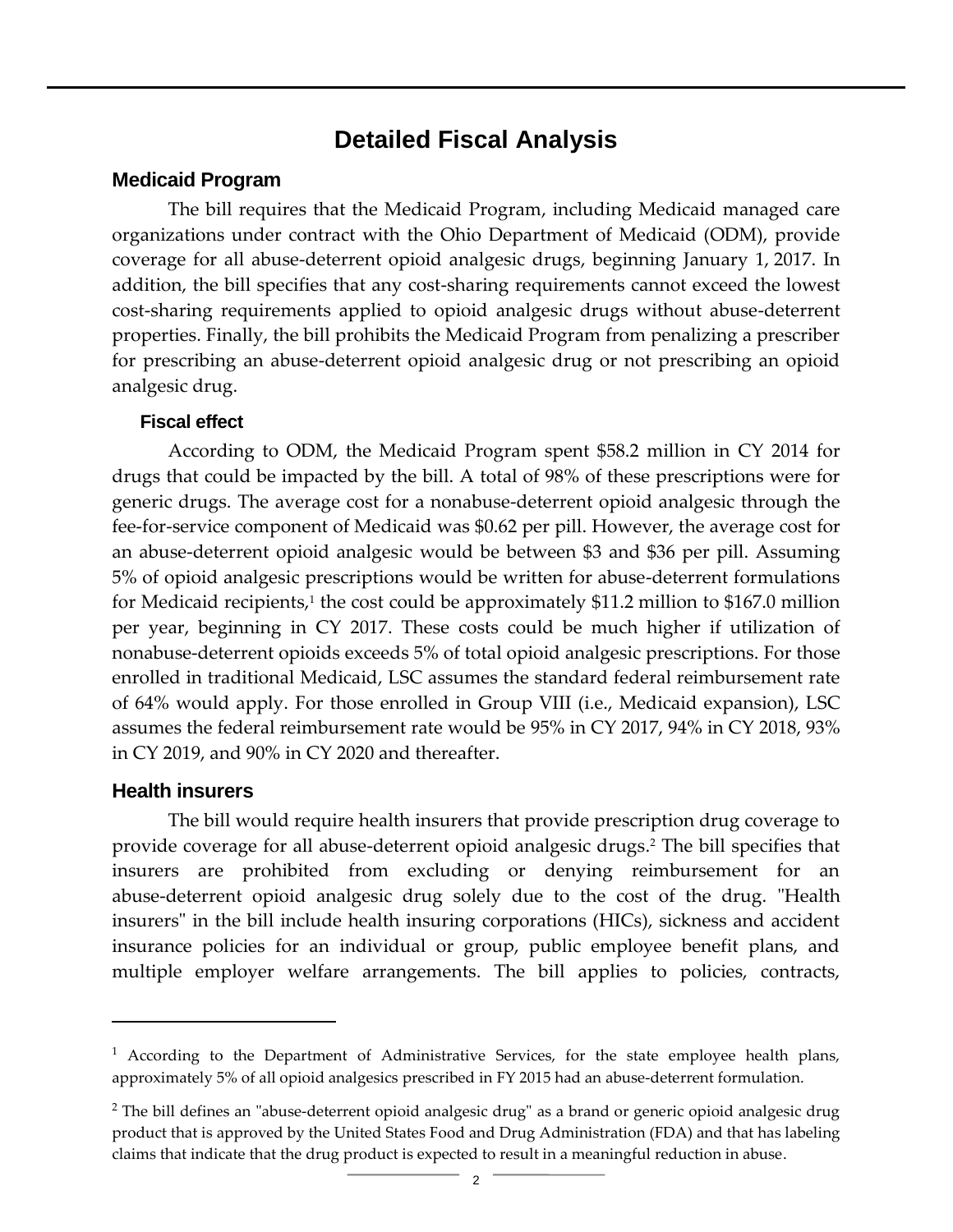agreements, or plans issued, delivered, established, or modified in Ohio on or after January 1, 2017.

The bill provides that any prior authorization requirements or utilization review measures contained in a policy, contract, or agreement for opioid analgesic drugs, and any coverage denials made related to those requirements or measures, must not require treatment failure of nonabuse-deterrent opioid analgesic drugs in order to access abusedeterrent opioid analgesic drugs. The bill prohibits a policy or plan from increasing its prescription cost-sharing requirements in order to achieve compliance with the requirements under this bill. The bill specifies that any cost-sharing requirements for abuse-deterrent opioid analgesic drugs must not exceed the lowest cost-sharing requirements applied to opioid analgesic drugs without abuse-deterrent properties.

The bill also specifies that the Superintendent of Insurance is not required to determine the impact of the mandated health benefits under this bill. Under existing law, no mandated health benefits legislation enacted by the General Assembly may be applied to sickness and accident insurers or other health benefits policies, plans, or other arrangements until the Superintendent of Insurance determines that the provision can be applied fully and equally in all respects to employee benefit plans subject to regulation by the federal Employee Retirement Income Security Act of 1974 (ERISA) and employee benefit plans established or modified by the state or any political subdivision of the state.

### **Fiscal effect**

 $\overline{a}$ 

According to a document entitled *Timeline of Selected FDA Activities and Significant Events Addressing Opioid Misuse and Abuse*, published on the U.S. FDA website, 3 there are four prescription drugs (Oxycontin, Embeda, Hysingla ER, and Targiniq ER) that are currently approved by the FDA and labeled as having abusedeterrent properties. According to a Department of Administrative Services official, the state's self-insured health benefit plans are currently providing coverage for the first three drugs while the fourth is not yet available on the market. However, the restrictions that the bill would place on cost-sharing could increase costs to the state's plans. The costs are paid from the Health Benefit Fund (Fund 8080). Fund 8080 receives funding through state employee payroll deductions and state agency contributions toward their employees' health benefits, which come out of the GRF and various other state funds. 4 In FY 2015, actual expenditures from Fund 8080 were \$632.3 million.

<sup>&</sup>lt;sup>3</sup> The U.S. FDA website is located at [www.fda.gov,](www.fda.gov) visited October 5, 2015.

<sup>4</sup> Currently, full-time state employees pay 15% of the premium cost, while state agencies pay the remaining amount.